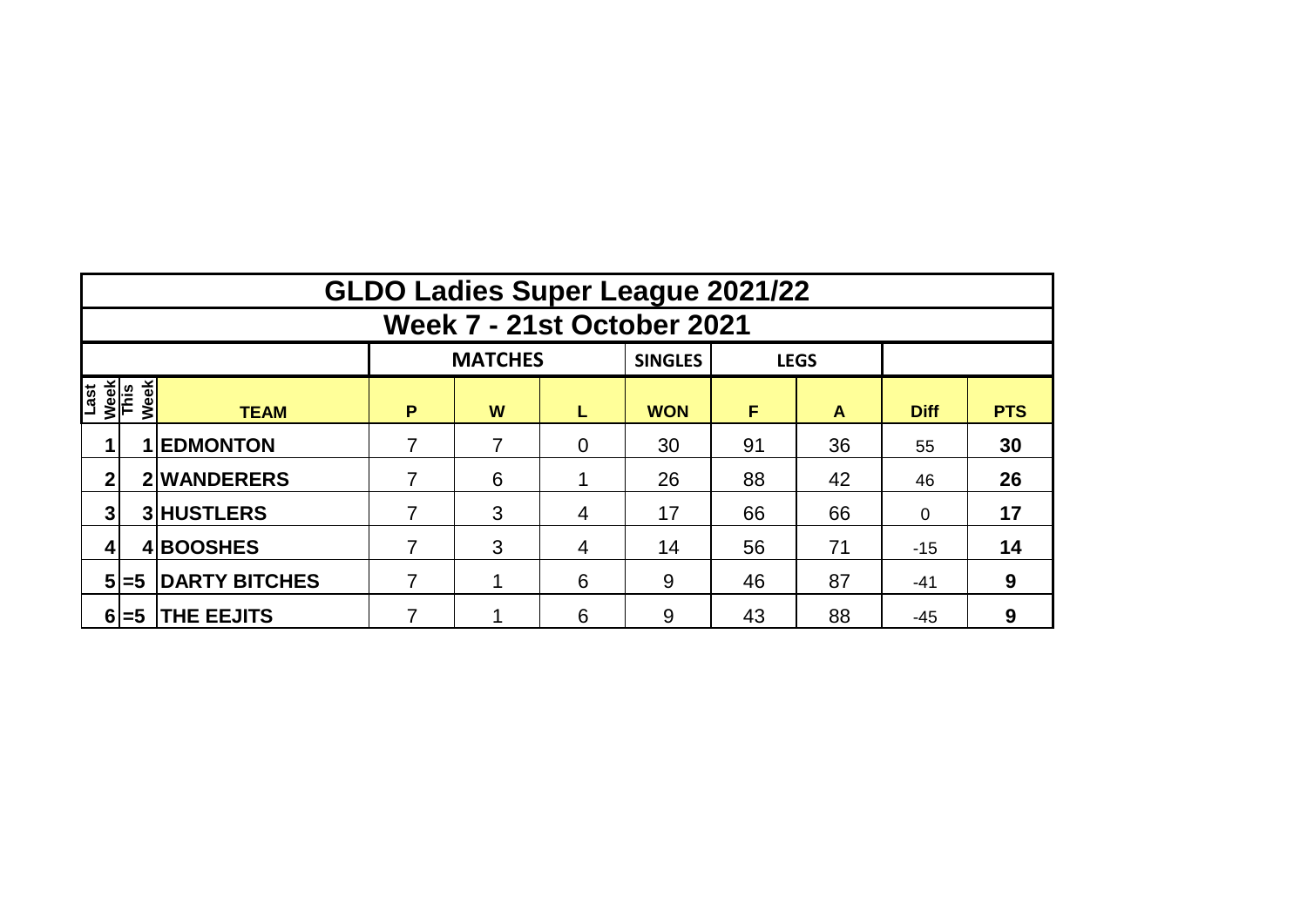|                         |                  |          | <b>LONDON SUPER</b><br><b>LEAGUE</b><br><b>AVERAGES</b> | As at 21st<br><b>October</b><br>2021    |                              |                     |                     |                     |                   |                |                  |                     |                |                                          |              | October<br>2021<br>21st |        | October<br>2021<br>14th |   | <b>7th October</b><br>2021 |
|-------------------------|------------------|----------|---------------------------------------------------------|-----------------------------------------|------------------------------|---------------------|---------------------|---------------------|-------------------|----------------|------------------|---------------------|----------------|------------------------------------------|--------------|-------------------------|--------|-------------------------|---|----------------------------|
| Previous Position       | Current Position | Movement | <b>Name</b>                                             | <b>SUPERLEAG</b><br><b>LADIES</b><br>교계 | County                       | Attendance          | Played              | <b>Games Won</b>    | Games Lost        | <b>Average</b> | <b>D'AVERAGE</b> | Tons                | 180            | $\overline{5}$<br>(over<br>$\frac{8}{2}$ |              | <b>WEEK</b>             |        | <b>WEEK</b><br>ക        |   | WEEK <sub>5</sub>          |
| $\mathbf 1$             | $\mathbf{1}$     |          | <b>CASEY GALLAGHER</b>                                  | WANDERERS                               | LON                          | 7                   | 7                   | $\overline{7}$      | $\pmb{0}$         | 20.59          | 27.59            | 28                  | 0              | 100                                      | W            | 20.88                   | W      | 20.88                   | W | 21.01                      |
| $\overline{\mathbf{2}}$ | $\overline{2}$   | ⇔        | STEPH STUTLEY                                           | WANDERERS                               | LON                          | 7                   | 7                   | 6                   | $\mathbf{1}$      | 19.40          | 25.40            | 23                  | $\overline{2}$ | 85                                       | W            | 18.56                   | W      | 19.78                   | W | 19.78                      |
| 3                       | 3                | ⇔        | <b>TAMMY MACKENZIE</b>                                  | <b>EDMONTON</b>                         | LON                          | 7                   | 7                   | $\overline{7}$      | 0                 | 17.28          | 24.28            | 22                  | 0              | 119                                      | W            | 18.11                   | W      | 23.12                   | W | 15.84                      |
| 6                       | 4                | ⇧        | <b>MANDY SOLOMONS</b>                                   | edmonton                                | LON                          | $\overline{7}$      | 7                   | 5                   | $\overline{2}$    | 19.04          | 24.04            | 18                  | $\overline{2}$ |                                          | W            | 21.78                   | L      | 18.23                   | W | 19.78                      |
| 7                       | 5                | ⇧        | JULIANE BIRCHALL                                        | HUSTLERS                                | N <sub>O</sub>               | 7                   | $\overline{7}$      | 4                   | 3                 | 19.92          | 23.92            | 29                  | 0              | 90                                       | W            | 22.08                   | W      | 19.45                   |   | 20.56                      |
| 4                       | 6                | J        | <b>DEBRA WATLING</b>                                    | <b>BOOSHES</b>                          | LON                          | 7                   | $\overline{7}$      | 5                   | $\overline{2}$    | 18.88          | 23.88            | 24                  | 0              | 135                                      | W            | 17.89                   | W      | 17.48                   | W | 20.59                      |
| 5                       | 7                | ū        | <b>JO DEAMER</b>                                        | <b>EDMONTON</b>                         | LON                          | 7<br>5              | 7<br>5              | 7                   | 0<br>$\mathbf{1}$ | 16.80<br>18.90 | 23.80<br>22.90   | 27<br>23            | 0              | 84<br>120                                | W<br>W       | 17.25                   | W      | 13.26                   | W | 20.22                      |
| 8<br>9                  | 8<br>9           | ⇔<br>⇔   | DONNA GLEED<br>NIKKI PATTEN                             | <b>EDMONTON</b><br>HUSTLERS             | ESS<br>LON                   | 7                   | 7                   | 4<br>4              | 3                 | 17.51          | 21.51            | 24                  | 0<br>0         | 84                                       | W            | 20.04<br>17.51          | L      | 12.76                   | W | 18.11<br>15.41             |
| 12                      | 10               | ⇧        | <b>CARLY TOWNSEND</b>                                   | WANDERERS                               | LON                          | 7                   | 7                   | 5                   | $\overline{2}$    | 16.28          | 21.28            | 23                  | $\mathbf 1$    | 106                                      | W            | 17.34                   | L      | 16.40                   | W | 16.00                      |
| 10                      | 11               | л        | SHAZ DEBOO-COSTELLO                                     | <b>DARTY BITCHES</b>                    | <b>LON</b>                   | 6                   | 6                   | 3                   | 3                 | 17.78          | 20.78            | 27                  | $\mathbf 0$    |                                          | W            | 14.18                   | L      | 19.49                   |   |                            |
| 11                      | 12               | J        | LEANNE PEETOOM                                          | EDMONTON                                | ESS                          | 7                   | $\overline{7}$      | 5                   | $\overline{2}$    | 15.26          | 20.26            | 23                  | $\overline{2}$ | 127                                      | L            | 14.15                   | W      | 15.56                   |   | 14.23                      |
| 15                      | 13               | ⇧        | NIC WATLING                                             | <b>BOOSHES</b>                          | LON                          | 7                   | $\overline{7}$      | $\overline{4}$      | 3                 | 15.35          | 19.35            | 18                  | $\mathbf 0$    |                                          | W            | 17.89                   | W      | 16.16                   |   | 12.02                      |
| 13                      | 14               | J        | SHARON MCMAHON                                          | Hustlers                                | <b>YES</b>                   | 6                   | 6                   | 3                   | 3                 | 15.77          | 18.77            | $\overline{7}$      | 0              |                                          | W            | 12.33                   | L      | 18.22                   |   | 16.53                      |
| 14                      | 15               | ⇩        | SARAH CRONIN                                            | THE EEJITS                              | <b>YES</b>                   | 7                   | 7                   | $\overline{4}$      | 3                 |                | 14.70 18.70      | 15                  | 0              | 93                                       | L            | 17.37                   | W      | 11.98                   | L | 15.28                      |
| 17                      | 16               | ⇧        | LYNNE BIONDINI                                          | WANDERERS                               | LON                          | 7                   | 7                   | 4                   | 3                 | 13.99          | 17.99            | 10                  | $\mathbf{1}$   |                                          | L            | 15.39                   | W      | 15.82                   | W | 15.59                      |
| 16                      | 17               | J        | DEE BELCHER                                             | WANDERERS                               | <b>LON</b>                   | $\overline{7}$      | $\overline{7}$      | 4                   | 3                 | 13.81          | 17.81            | 10                  | 0              | 80                                       | L            | 13.51                   | W      | 13.92                   | W | 15.03                      |
| 18                      | 18               |          | <b>KERRY O'CONNOR</b>                                   | HUSTLERS                                | <b>HERT</b>                  | 1                   | 1                   | 0                   | $\mathbf{1}$      | 17.56          | 17.56            | 3                   | 0              |                                          |              |                         |        |                         |   |                            |
| 20                      | 19               | ⇧        | <b>SU HOLT</b>                                          | <b>DARTY BITCHES</b>                    | ?                            | 6                   | 6                   | $\overline{2}$      | 4                 | 15.24          | 17.24            | 18                  | $\mathbf{1}$   | 115                                      | L            | 17.86                   | L      | 13.39                   | W | 12.52                      |
| 19                      | 20               | ⇩        | CHRISTINA CRONIN                                        | THE EEJITS                              | <b>YES</b>                   | 6                   | 6                   | 3                   | 3                 | 13.90          | 16.90            | $\overline{7}$      | 0              |                                          |              |                         | W      | 13.78                   |   | 14.91                      |
| 22                      | 21               | ⇧        | LUCI CUNNINGHAM                                         | <b>BOOSHES</b>                          | LON                          | 7                   | 7                   | 3                   | $\overline{4}$    | 13.58          | 16.58            | 15                  | 0              | 80                                       | L            | 16.91                   | W      | 11.92                   | W | 13.39                      |
| 21                      | 22               | J        | <b>JANE BIGGS</b>                                       | <b>DARTY BITCHES</b>                    | LON                          | 6                   | 6                   | $\overline{2}$      | 4                 | 14.47          | 16.47            | 14                  | $\overline{2}$ |                                          | L            | 14.12                   | W      | 16.33                   | W | 11.93                      |
| 23                      | 23               | ⇔        | MARISA FLEMING                                          | <b>HUSTLERS</b>                         | LON                          | 5                   | 5                   | $\overline{2}$      | 3                 | 13.60          | 15.60            | $\overline{7}$      | $\mathbf 0$    |                                          |              |                         | L      | 13.72                   |   | 15.93                      |
| 24                      | 24               | ⇔        | <b>CORAL STEVENS</b>                                    | THE EEJITS                              | <b>NO</b>                    | 3                   | 3                   | $\mathbf 1$         | $\overline{2}$    | 14.51          | 15.51            | $\overline{4}$      | 0              |                                          |              |                         |        |                         |   | 15.10                      |
| 25                      | 25               | ⇔        | <b>EMMA SMITH</b>                                       | THE EEJITS                              | <b>YES</b>                   | 6                   | 6                   | $\mathbf{1}$        | 5                 | 14.47          | 15.47            | 8                   | 0              |                                          |              |                         | L      | 13.30                   | W | 14.18                      |
|                         | 26<br>27         | o        | EMMA LITTLE                                             | <b>DARTY BITCHES</b>                    | <b>KENT</b>                  | $\mathbf{1}$        | $\mathbf 1$         | $\mathbf 0$         | $\mathbf{1}$      | 15.43          | 15.43            | $\mathbf{1}$        | 0              |                                          | L            | 15.43                   |        |                         |   |                            |
| 26                      | 28               | ⇔        | <b>PAT ROGERS</b>                                       | <b>EDMONTON</b><br>HUSTLERS             | N <sub>O</sub><br><b>YES</b> | 7<br>$\overline{7}$ | $\overline{2}$<br>7 | $\overline{2}$<br>3 | $\mathbf{0}$<br>4 | 13.08<br>11.50 | 15.08<br>14.50   | $\overline{2}$<br>3 | 0<br>0         |                                          | W            | 10.76                   | W<br>L | 13.18<br>10.89          |   | 13.69                      |
| 28<br>27                | 29               | J        | EILEEN WAVING<br>LISA DUNFORD                           | DARTY BITCHES                           | <b>KENT</b>                  | 6                   | 6                   | $\mathbf{1}$        | 5                 | 13.12          | 14.12            | 7                   | 0              |                                          |              | 12.15                   | L      | 14.00                   |   | 11.31                      |
| 29                      | 30               | ⇩        | <b>CHLOE ARTISS</b>                                     | <b>BOOSHES</b>                          | <b>YES</b>                   | 6                   | 6                   | $1\,$               | 5                 | 12.68          | 13.68            | 7                   | 1              |                                          | L            | 13.82                   | L      | 11.20                   | W | 11.63                      |
| 30                      | 31               | J        | LINDA EMERTON                                           | <b>BOOSHES</b>                          | N <sub>O</sub>               | 1                   | 1                   | 0                   | $\mathbf{1}$      | 13.34          | 13.34            | $\overline{2}$      | 0              |                                          |              |                         |        |                         |   |                            |
| 32                      | 32               | ⇔        | STEPH DANIELL                                           | DARTY BITCHES                           | <b>NO</b>                    | 3                   | 3                   | $\mathbf 0$         | 3                 | 13.23          | 13.23            | $\mathbf 0$         | 0              |                                          |              |                         |        |                         |   | 13.85                      |
| 34                      | 33               | ⇧        | <b>KIMMY DANIELL</b>                                    | <b>DARTY BITCHES</b>                    | <b>YES</b>                   | 6                   | 6                   | $\mathbf{1}$        | 5                 | 12.21          | 13.21            | 9                   | 0              |                                          |              |                         | L      | 13.11                   |   | 12.82                      |
| 33                      | 34               | J        | <b>MARY CUSACK</b>                                      | <b>BOOSHES</b>                          | <b>NO</b>                    | 7                   | 7                   | $1\,$               | 6                 | 12.19          | 13.19            | 6                   | 0              |                                          | L            | 12.05                   | L      | 11.32                   | L | 11.85                      |
| 31                      | 35               | ⇩        | CLAIRE CAMELO                                           | THE EEJITS                              | <b>YES</b>                   | $\overline{7}$      | $\overline{7}$      | $\mathbf{0}$        | $\overline{7}$    | 12.74          | 12.74            | $\overline{2}$      | $\mathbf{0}$   |                                          | $\mathbf{I}$ | 9.78                    | L      | 12.51                   |   | 14.01                      |
| 35                      | 36               | ⇩        | SIAN RADLETT                                            | THE EEJITS                              | ?                            | 2                   | 2                   | 0                   | $\overline{2}$    | 11.25          | 11.25            | $\overline{2}$      | 0              |                                          | L            | 10.66                   | L      | 11.83                   |   |                            |
| 36                      | 37               | a        | <b>BRIDGET O'CONNOR</b>                                 | DARTY BITCHES                           | NO                           | 1                   | $\mathbf{1}$        | $\mathbf 0$         | $\mathbf{1}$      | 10.97          | 10.97            | $\overline{2}$      | 0              |                                          |              |                         |        |                         |   |                            |
|                         | 38               |          | AMANDA MILBURN                                          | <b>HUSTLERS</b>                         | ?                            | $\mathbf{1}$        | 0                   | $\mathbf{1}$        | $\mathbf{0}$      | 0.00           | 1.00             | 0                   | 0              |                                          | W            | 0.00                    |        |                         |   |                            |
| 37                      | 39               |          | <b>CAROLE BELCHER</b>                                   | <b>HUSTLERS</b>                         | LON                          | 7                   | $\mathbf{0}$        | $\mathbf{0}$        | $\mathbf{0}$      | 0.00           | 0.00             | $\mathbf 0$         | 0              |                                          |              |                         |        |                         |   |                            |